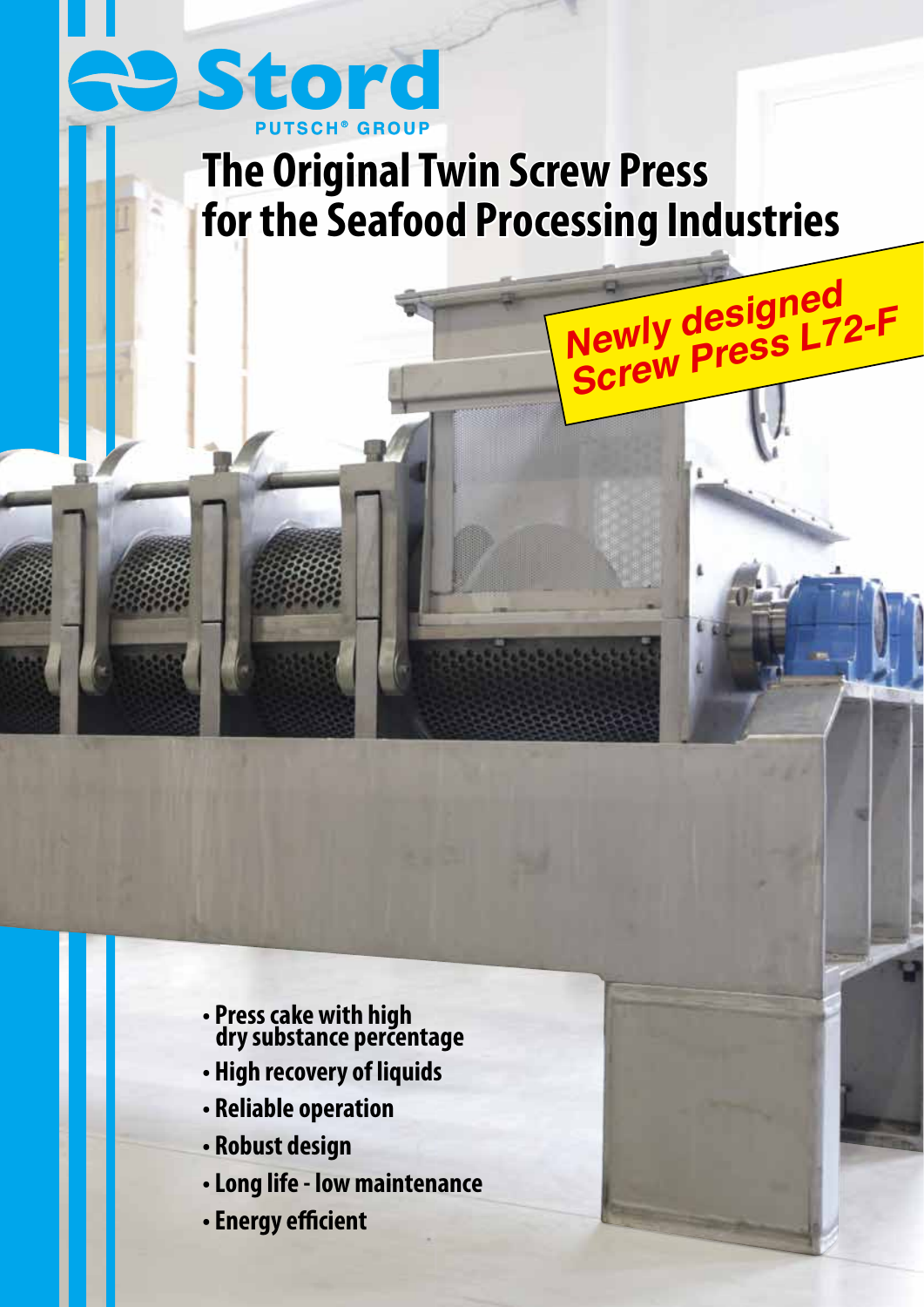



## **The best investment for efficient dewatering in the seafood processing industries**

For separation of liquids from processed seafood, the Stord Twin Screw Presses are the best machines available on the market. Stord Twin Screw Presses are available in nominal capacities ranging from 2.5 to 60 tons of raw material per hour; under certain conditions even higher capacities are obtainable. The design of the press is based upon a thorough examination of the structure and pressability of practically all types of seafood raw materials, derived from extensive plant tests, and more then sixty years of experience.

The press spindles are made from high-quality steel with specially profiled flights and smoothly machined surfaces. The volumetric characteristic of the spindle system is designed to compress the fish mass in order to ensure maximum liquids recovery, high dry substance percentage with less water - and produce quality meal with low fat content.

The spindles rotate in opposite directions, which prevents the fish mass from rotating with the spindles. The shaft of each spindle is supported by spherical roller bearings. The press' cages is built up in sections. Each section consists of perforated stainless steel strainer plates with different hole sizes.

The horizontal design allows easy access to all parts of the press. By removing the covers, loosening the sling clamps and taking off the upper part of the press cage, a small area is exposed. Press screws taking most of it. The lower part of the press cage is bolted on to the main frame. This construction allows quick and easy access for maintenance.

The gear wheels and pinions inside the built-on gear box are made from high-quality steel and work in an oil bath lubrication system. All shafts are supported by high quality heavy duty roller bearings.

The press is encased by stainless steel covers with easily detachable side doors for inspection of the strainer cages. The covers are tightened against the frame of the press, thus preventing vapor from escaping the press cage and making it easy to fully deodorize the press by connecting it to the suction system of a deodorizing plant. The press can be supplied with a cleaning system for cleaning of the strainer plates during operation.

All parts of the press can be supplied in stainless steel dependent on customer requirements.

The Stord Twin Screw Press can be delivered with an electric motor, V-belt drive, frequency converter for variable spindle speed and/or a reduction gear adapted to the press.

Also available is a kit to retro fit hydraulically driven presses.

An integrated Automation system can be build according to customers' requirements.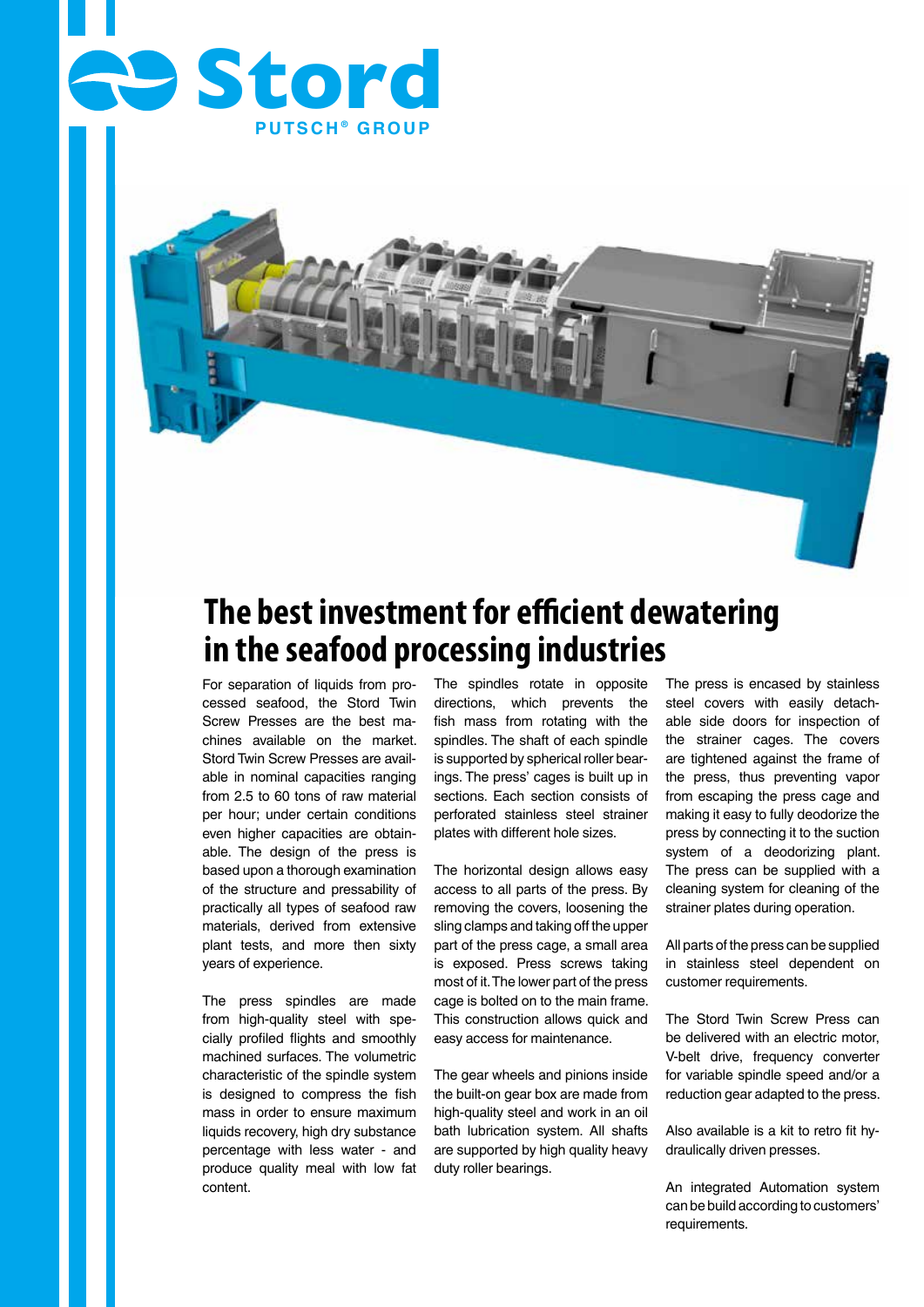

*Stord Twin Screw Press*



*Press without covers*



*Putsch® Integration Automation (PIA)*